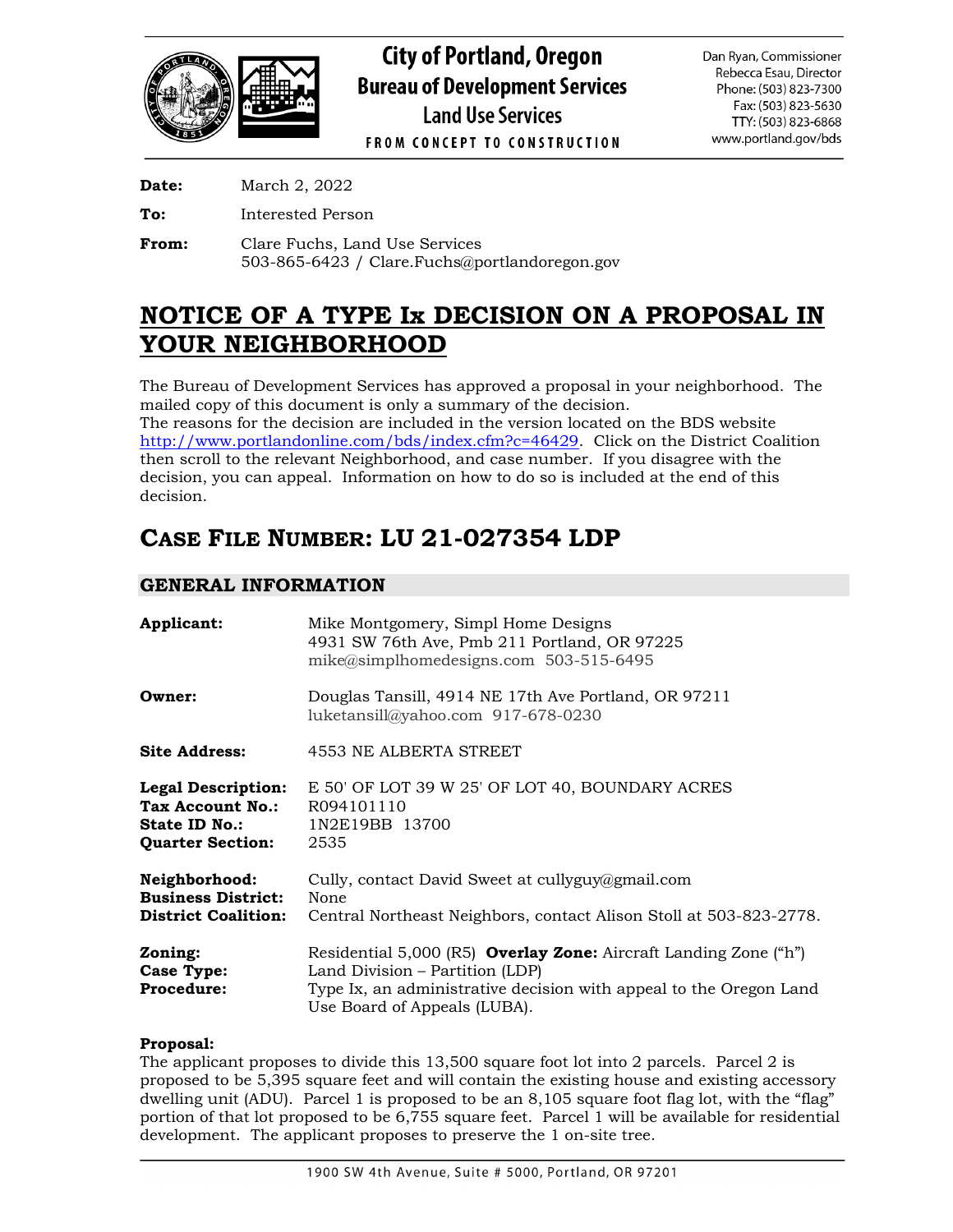This partition is reviewed through a Type Ix land use review because: (1) the site is in a residential zone; (2) fewer than four lots are proposed; (3) none of the lots, utilities, or services are proposed within a Potential Landslide Hazard or Flood Hazard Area, and; (4) no other concurrent land use reviews (such as an Adjustment, Design Review, or Environmental Review) are requested or required (see 33.660.110).

For purposes of State Law, this land division is considered a partition. To partition land is to divide an area or tract of land into two or three parcels within a calendar year (See ORS 92.010). ORS 92.010 defines "parcel" as a single unit of land created by a partition of land. The applicant's proposal is to create 3 units of land (3 lots). Therefore, this land division is considered a partition.

**Relevant Approval Criteria:** In order to be approved, this proposal must comply with the approval criteria of *Title 33*.The relevant criteria are found in **Section 33.660.120, Approval Criteria for Land Divisions in Open Space and Residential Zones.**

# **FACTS**

**Site and Vicinity:** The subject site is situated in a residential area, with a mix of singledwelling residential zones, including R5h and Residential 7,000 (R7h) and contains almost all single dwelling homes. There are some lower density multi-family zoning districts along NE Killingsworth Street, NE Prescott Street, as well as along NE 42nd Avenue. NE 42nd Avenue also contains a good amount of commercial zoning west of the site. Khunamokwst Park is approximately 1,700 feet to the east, Rigler Elementary is 1,800 feet to the southeast, and Alliance High School is approximately 1,100 feet to the west.

## **Infrastructure:**

• **Streets –**

The site has approximately 75 feet of frontage on NE Alberta Street. There is one driveway entering the site that serves the existing house on the site. At this location, NE Alberta Street is classified as a Local Service Street for all modes in the Transportation System Plan (TSP). Tri-Met provides transit service approximately 1,050 feet from the site at NE 42nd Avenue via Bus #75.

NE Alberta Street has a 20-foot wide curb to curb paved asphalt surface with a center stripe within a 50-foot right-of-way some parking available in places on graveled shoulders. The roadway at this location is lacking curb and a pedestrian corridor including a sidewalk.

- **Water Service –** There is an existing 6-inch water main in NE Alberta Street. The existing house is served by a 3/4-inch metered service from this main.
- **Fire Hydrants** The nearest fire hydrant is located approximately 35 feet away at 442 NE Alberta with a hydrant flow of 1,400 gpm with a minimum pressure of 20 psi. A second fire hydrant is located approximately 60 feet away at the corner of NE Alberta  $\&$  47<sup>th</sup> with a hydrant flow of 1,800 gpm with a minimum pressure of 20 psi. The combined flow is 2,300 gpm.
- **Sanitary Service -** There is an existing 8-inch PVC sanitary-only line in NE Alberta Street.
- **Stormwater Disposal** There is no public storm-only sewer currently available to this property.

**Zoning:** Residential 5,000 (R5) The single-dwelling zones are intended to preserve land for housing and to provide housing opportunities for individual households. The zones implement the comprehensive plan policies and designations for single-dwelling housing and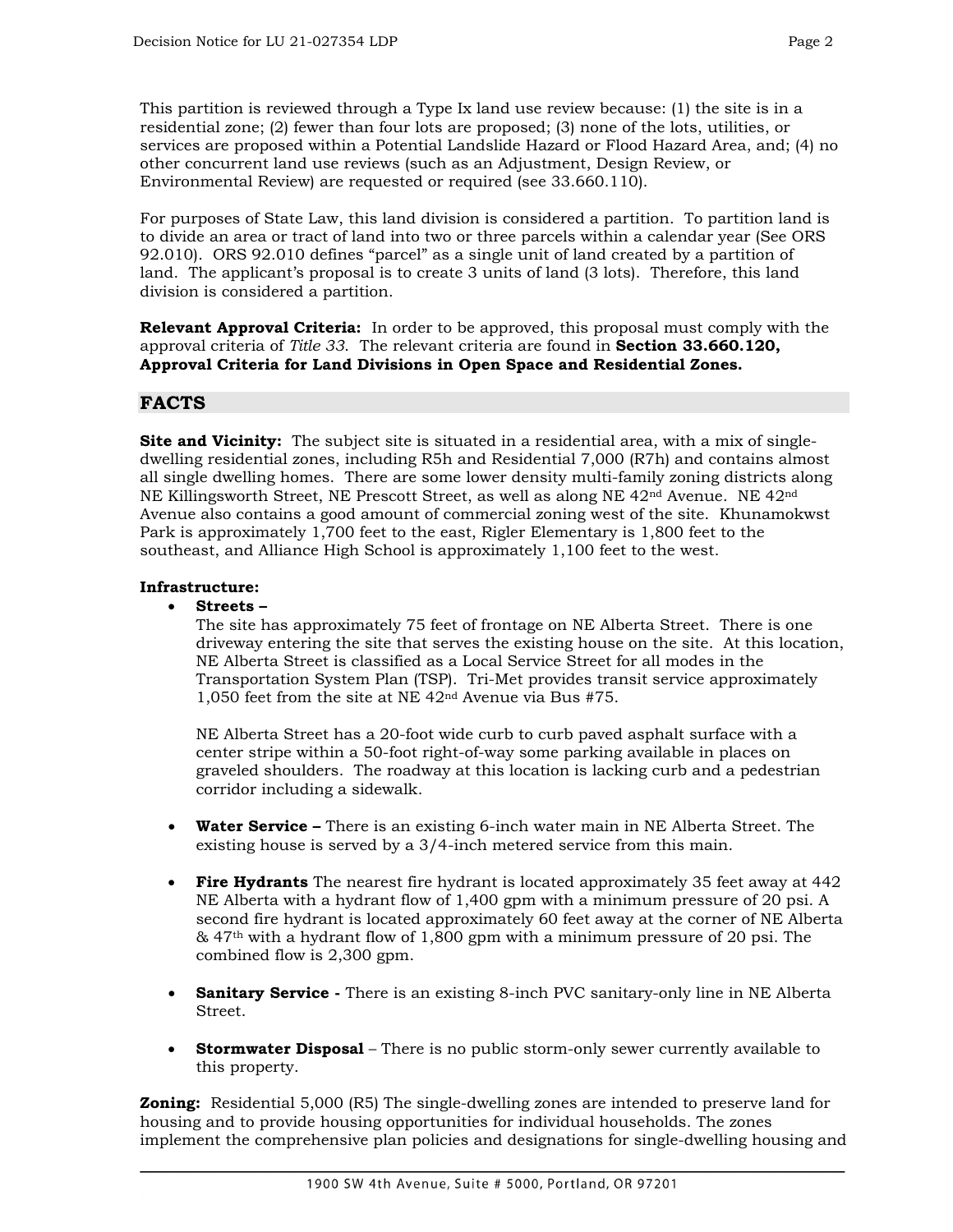**Overlay Zone:** Aircraft Landing Zone ("h"): The Aircraft Landing Overlay Zone provides safer operating conditions for aircraft in the vicinity of Portland International Airport by limiting the height of structures, vegetation, and construction equipment. In the residential zones, structures are regulated by the base zone height limits rather than the height limits of this chapter.

**Land Use History:** City records indicate there is 1 prior land use review for this site, but it was withdrawn, 17-241702-LDP.

**Agency Review:** Several Bureaus have responded to this proposal and relevant comments are addressed under the applicable approval criteria. Exhibits "E" contain the complete responses.

**Neighborhood Review:** A Notice of Proposal in Your Neighborhood was mailed on **December 30, 2021**. No written responses have been received from the Neighborhood Association or notified property owners in response to the proposal.

# **ZONING CODE APPROVAL CRITERIA**

#### *APPROVAL CRITERIA FOR LAND DIVISIONS IN OPEN SPACE AND RESIDENTIAL ZONES 33.660.120 The Preliminary Plan for a land division will be approved if the review body finds that the applicant has shown that all of the following approval criteria have been met.*

Due to the specific location of this site, and the nature of the proposal, some of the criteria are not applicable. The following table summarizes the criteria that are not applicable. Applicable criteria are addressed below the table.

| <b>Criterion</b> | <b>Code Chapter/Section</b> | Findings: Not applicable because:                     |
|------------------|-----------------------------|-------------------------------------------------------|
|                  | and Topic                   |                                                       |
| $\mathsf{C}$     | 33.631 - Flood Hazard Area  | The site is not within the flood hazard area.         |
| $\overline{D}$   | 33.632 - Potential          | The site is not within the potential landslide        |
|                  | Landslide Hazard Area       | hazard area.                                          |
| E                | 33.633 - Phased Land        | A phased land division or staged final plat has not   |
|                  | Division or Staged Final    | been proposed.                                        |
|                  | Plat                        |                                                       |
| $_{\rm F}$       | 33.634 - Recreation Area    | The proposed density is less than 40 units.           |
| I                | 33.639 - Solar Access       | All of the proposed parcels are interior lots (not on |
|                  |                             | a corner). In this context, solar access standards    |
|                  |                             | express no lot configuration preference.              |
| $\mathbf J$      | 33.640 - Streams, Springs,  | No streams, springs, seeps or wetlands are evident    |
|                  | Seeps and Wetlands          | on the site                                           |
| $\mathbf{L}$     | 33.654.110.B.2 - Dead end   | No dead end streets are proposed.                     |
|                  | streets                     |                                                       |
|                  | 33.654.110.B.3 -            | The site is not located within an I zone.             |
|                  | Pedestrian connections in   |                                                       |
|                  | the I zones                 |                                                       |
|                  | 33.654.110.B.4 - Alleys in  | No alleys are proposed or required.                   |
|                  | all zones                   |                                                       |
|                  | 33.654.120.C.3.c -          | No turnarounds are proposed or required.              |
|                  | Turnarounds                 |                                                       |
|                  | 33.654.120.D - Common       | No common greens are proposed or required.            |
|                  | Greens                      |                                                       |
|                  | 33.654.120.E - Pedestrian   | No pedestrian connections are proposed or             |
|                  | Connections                 | required.                                             |
|                  | 33.654.120.F - Alleys       | No alleys are proposed or required.                   |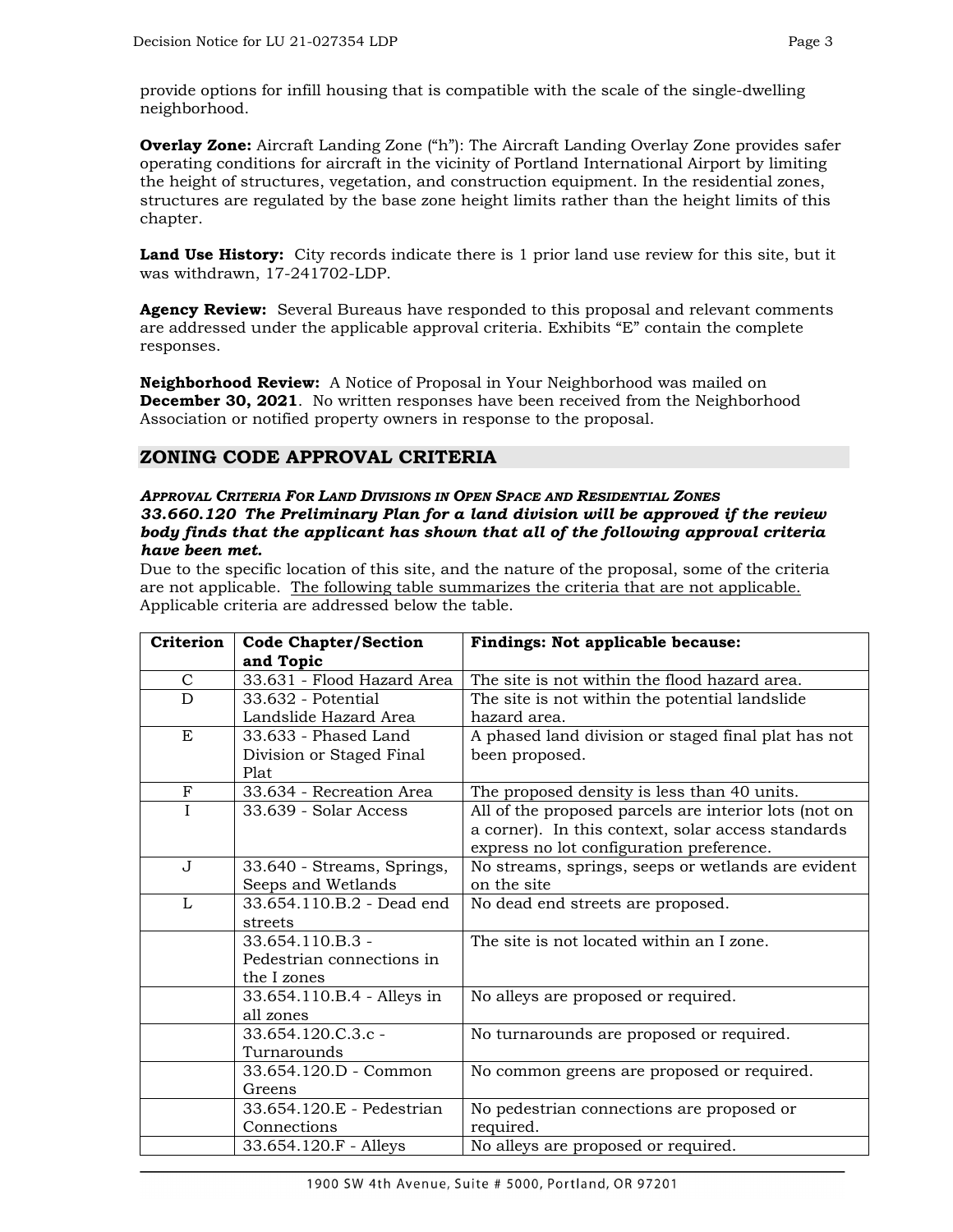| 33.654.120.G - Shared      | No shared courts are proposed or required.          |
|----------------------------|-----------------------------------------------------|
| Courts                     |                                                     |
| 33.654.130.B - Existing    | No public dead-end streets or pedestrian            |
| public dead-end streets    | connections exist that must be extended onto the    |
| and pedestrian connections | site.                                               |
| 33.654.130.C - Future      | No dead-end street or pedestrian connections are    |
| extension of dead-end      | proposed or required.                               |
| streets and pedestrian     |                                                     |
| connections                |                                                     |
| 33.654.130.D - Partial     | No partial public streets are proposed or required. |
| rights-of-way              |                                                     |
| 33.655 - School District   | The proposal is for less than 11 lots or is not in  |
| <b>Enrollment Capacity</b> | the David Douglas School District.                  |

## **Applicable Approval Criteria are:**

## **A. Lots. The standards and approval criteria of Chapters 33.605 through 33.612 must be met.**

**Findings:** Chapter 33.610 contains the density and lot dimension requirements applicable in the R5 zones. Based on the applicant's survey, the site area is 13,500 square feet. The maximum density in the R5 zone is one unit per 5,000 square feet. Minimum density is one unit per 5,000 square feet based on 80 percent of the site area.

The site has a maximum density of 2 units and a minimum required density of 2 units.

If the minimum required density is equal to or larger than the maximum allowed density, then the minimum density is automatically reduced to one less than the maximum. Therefore, in this case the minimum density is reduced to 1 parcel.

The applicant is proposing 2 single dwelling parcels.

|             | Min. Lot<br>Area<br>(square)<br>feet) | Max. Lot<br>Area<br>(square)<br>feet)    | Min. Lot<br>Width*<br>(feet) | Min.<br>Depth<br>(feet) | Min.<br><b>Front Lot</b><br>Line<br>(feet) | Min. Flag<br>Lot<br>Width<br>(feet) | Min. Flag<br>Lot<br>Depth<br>(feet) |
|-------------|---------------------------------------|------------------------------------------|------------------------------|-------------------------|--------------------------------------------|-------------------------------------|-------------------------------------|
| R5<br>Zone  | 3,000                                 | 8,500                                    | 36                           | 50                      | 30                                         | 40                                  | 40                                  |
| Parcel1     |                                       | 6,755 flag portion<br>1,350 pole portion |                              |                         |                                            | 75                                  | 90.08                               |
| Parcel<br>2 |                                       | 5,395                                    | 60                           | 90.08                   | 60                                         |                                     |                                     |

The density standards are therefore met.

\* Width is measured by placing a rectangle along the minimum front building setback line specified for the zone. The rectangle must have a minimum depth of 40 feet, or extend to the rear of the property line, whichever is less.

\*\* For flag lots: (1) width and depth are measured at the midpoint of the opposite lot lines in the "flag" portion of the lot; and (2) lot area calculations do not include the pole portion of the lot.

#### Flag Lots

# *When allowed*

In this case the applicant is proposing 2 parcels, only one of which is a flag lot. The existing main house has been on the property for at least 5-years and is located so that it precludes a land division that meets minimum lot width standards. The minimum density standards are met. Therefore, the thresholds for when a flag lot is allowed to be created have been met.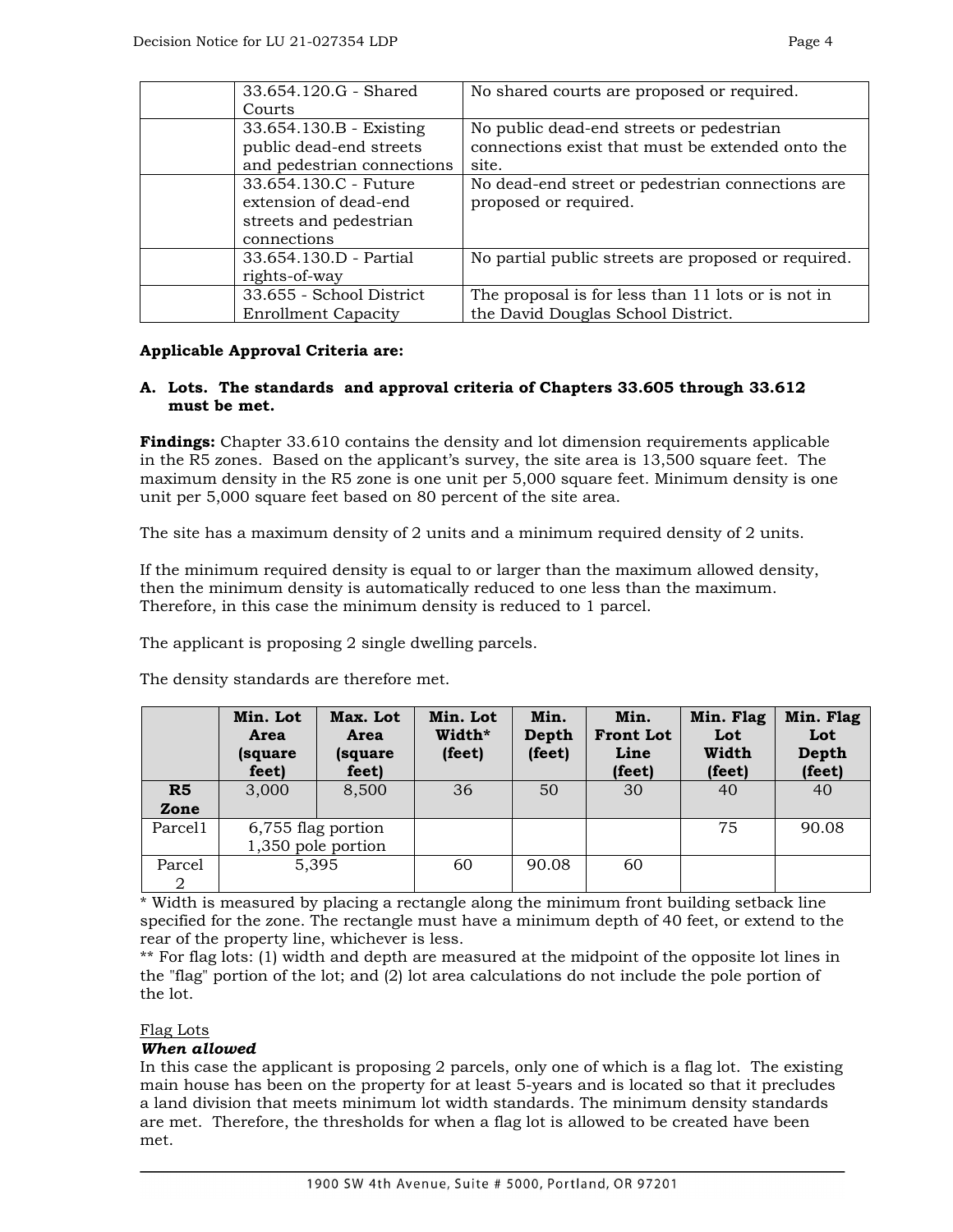#### *Dimensions*

The proposed flag lot meets applicable Zoning Code standards found in 33.610.400 because it has a "pole" at least 12 feet wide that connects to a street, and as shown above, meets the minimum lot area, width and depth standards.

# *Vehicle Access*

Where it is practical, vehicle access must be shared between the flag lot and the lots between the flag portion of the lot and the street. Factors that may be considered include the location of existing garages, driveways, and curb cuts, stormwater management needs, and tree preservation. Access easements may be used.

In this case, the flag pole portion of Parcel 1 will provide off street parking access for both parcels. The shared vehicle access minimizes the need for additional curb-cuts along the street and the impervious area resulting from paved surfaces for vehicle access. An access easement will be placed over the entirety of the pole to allow shared access. Since vehicle access to Parcel 2 must be from the flag pole of Parcel 1, a driveway will not be allowed along the frontage of Parcel 2. To accommodate the shared access, an easement will be required over the entirety of the pole.

Parcel 1 has met the thresholds for when a flag lot is allowed. Therefore, Parcel 1 is allowed, subject to a condition for shared access via the pole on Parcel 1.

The findings above show that the applicable density and lot dimension standards are met. With the noted condition, this criterion is met.

#### **B. Trees. The standards and approval criteria of Chapter 33.630, Tree Preservation, must be met.**

**Findings:** The regulations of Chapter 33.630 require that trees be considered early in the design process with the goal of preserving high value trees and, when necessary, mitigating for the loss of trees.

Tree preservation must be maximized, to the extent practicable, while allowing for reasonable development considering the intensity of development allowed in the zone and site constraints, including existing utility easements and requirements for services and streets.

In order to identify which trees are subject to these requirements, the applicant provided a tree survey (Exhibit C1) that shows the location and size of trees on and adjacent to the site. The applicant also provided an arborist report (Exhibit A4) that identifies each tree, its condition and suitability for preservation or its exempt status, and specifies a root protection zone and tree protection measures for each tree to be preserved.

Based on this information, the 1 on-site tree, which provides a total of 34 inches of tree diameter, is subject to the preservation requirements of this chapter.

The tree proposed for preservation is in good condition, is a native species, and is 20 inches or more inches in diameter. Urban Forestry reviewed the tree preservation and utility plan as well as the arborist report in consultation with Land Use Services staff (Exhibit C4). Our tree inspector recommends the following to amend the existing tree preservation plan and arborist report (Exhibits C1 and A4 respectively):

- A certified arborist be on-site during bore bit drilling, driveway removal, driveway construction, and any other ground disturbance in the prescriptive root protection area (34-foot radius from tree #1).
- The existing concrete driveway must not be removed until after all construction is completed on Parcel 1. The new driveway must be constructed after all the construction on Parcel 1 is completed.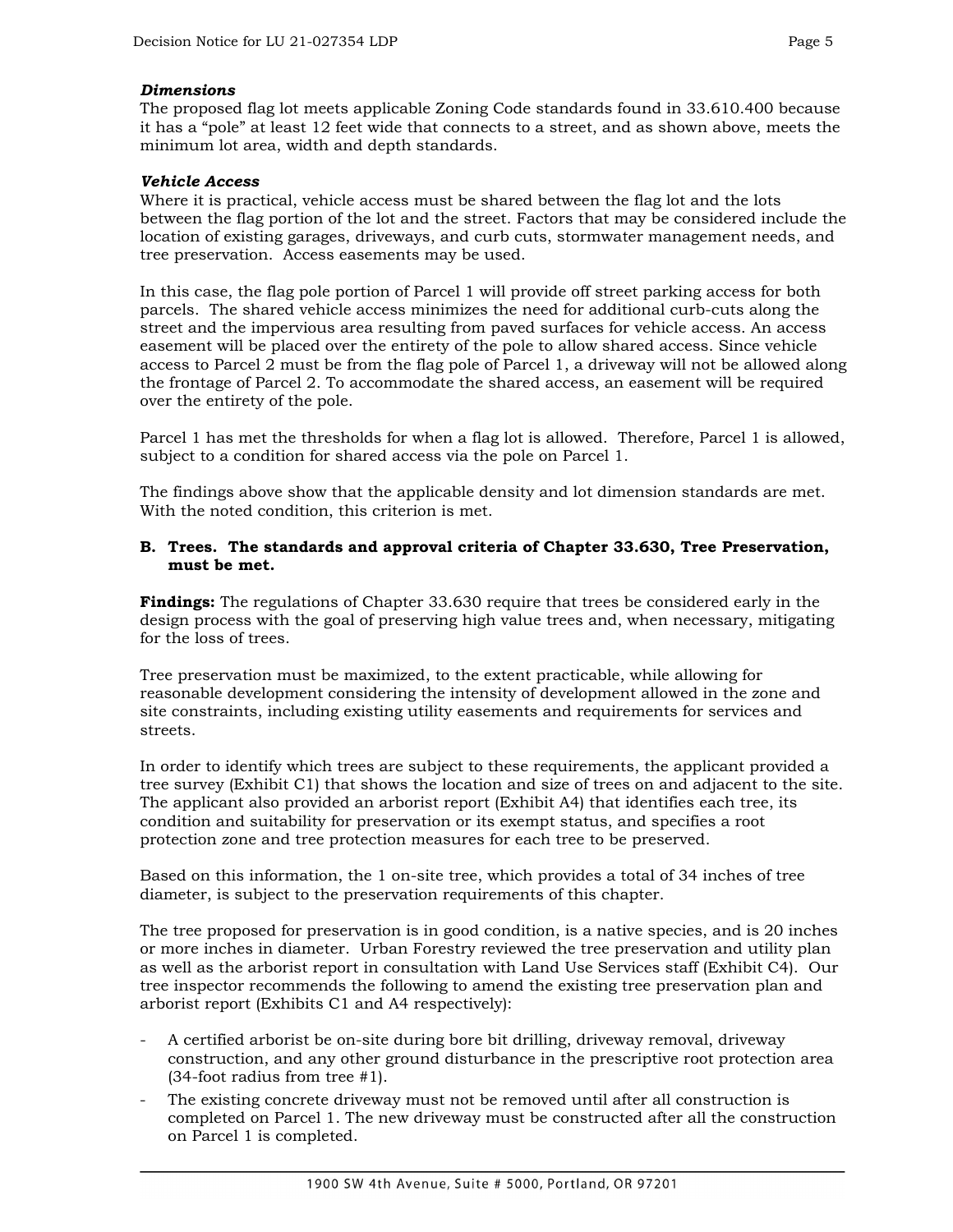- A certified arborist must be on-site during the concrete driveway removal and determine if a new paved driveway for the whole of the Parcel 1 flag pole will require a change in grading so as to lessen the impact on the significant portion of the root system. The driveway may need to be raised if it cannot be poured without impacting tree roots.
- Stockpiling must be kept from the graveled parking strip in front of Parcels 1 and 2.
- Six to Twelve inches of mulch must be added to the graveled and paved driveway areas on Parcels 1 and 2 in a 34-foot radius from tree #1.

Staff agrees with Urban Forestry's assessment that as long as these recommendations are followed that the large Douglas Fir will be successfully preserved post construction on Parcel 2. Therefore, staff has incorporated a condition that a revised tree preservation / construction plan to protect the tree to Urban Forestry's recommendations be provided for review and approval prior to final plat. With that condition, the proposed performance root protection zone for the tree to be retained will allow for the type of development anticipated in the R5 zone and will not conflict with any existing utilities, proposed services, or site grading.

Specifically, the applicant proposes to retain the tree that is 20 or more inches and 34 inches of the total tree diameter, so the proposal complies with:

*Option 1: Preserve all of the trees that are 20 or more inches in diameter and at least 20 percent of the total tree diameter on the site.* 

In addition, the applicant's arborist report has also identified 1 tree on adjacent sites that is within 15 feet of potential disturbance area on the proposed lots. In order to protect the offsite tree from construction impacts, the arborist recommends an 18-foot root protection zone, which is reflected on the tree preservation plan for off-site tree #3 (Exhibit C1).

Based on these factors, no additional mitigation is warranted to satisfy the approval criteria.

In order to ensure that future owners of the parcels are aware of the tree preservation requirements, the applicant must record an Acknowledgement of Tree Preservation Land Use Conditions, at the time of final plat. The acknowledgement must identify that development on Parcels 1 and 2 must be carried out in conformance with the Tree Preservation Plan (Exhibit C1), the revised preservation and construction plan the follows Condition C4 and (Exhibit C4), and the Arborist Report (Exhibit A4).

With the implementation of the noted conditions, the approval criteria will be met.

At the time of development, the individual parcels must also meet the Title 11-Tree Code provisions, which require a specific amount of site area for tree planting based on the size of the property and the scale of the development. The trees to be retained as part of this review may be applied toward meeting those Title 11 requirements.

## **G. Clearing, Grading and Land Suitability. The approval criteria of Chapter 33.635, Clearing, Grading and Land Suitability must be met.**

**Findings:** The regulations of Chapter 33.635 ensure that the proposed clearing and grading is reasonable given the infrastructure needs, site conditions, tree preservation requirements, and limit the impacts of erosion and sedimentation to help protect water quality and aquatic habitat.

Additionally, where geologic conditions or historic uses of the site indicate that a hazard may exist, the applicant must show that the proposed land division will result in lots that are suitable for development. The applicant may be required to make specific improvements to make the lots suitable for their intended uses and the provision of services and utilities.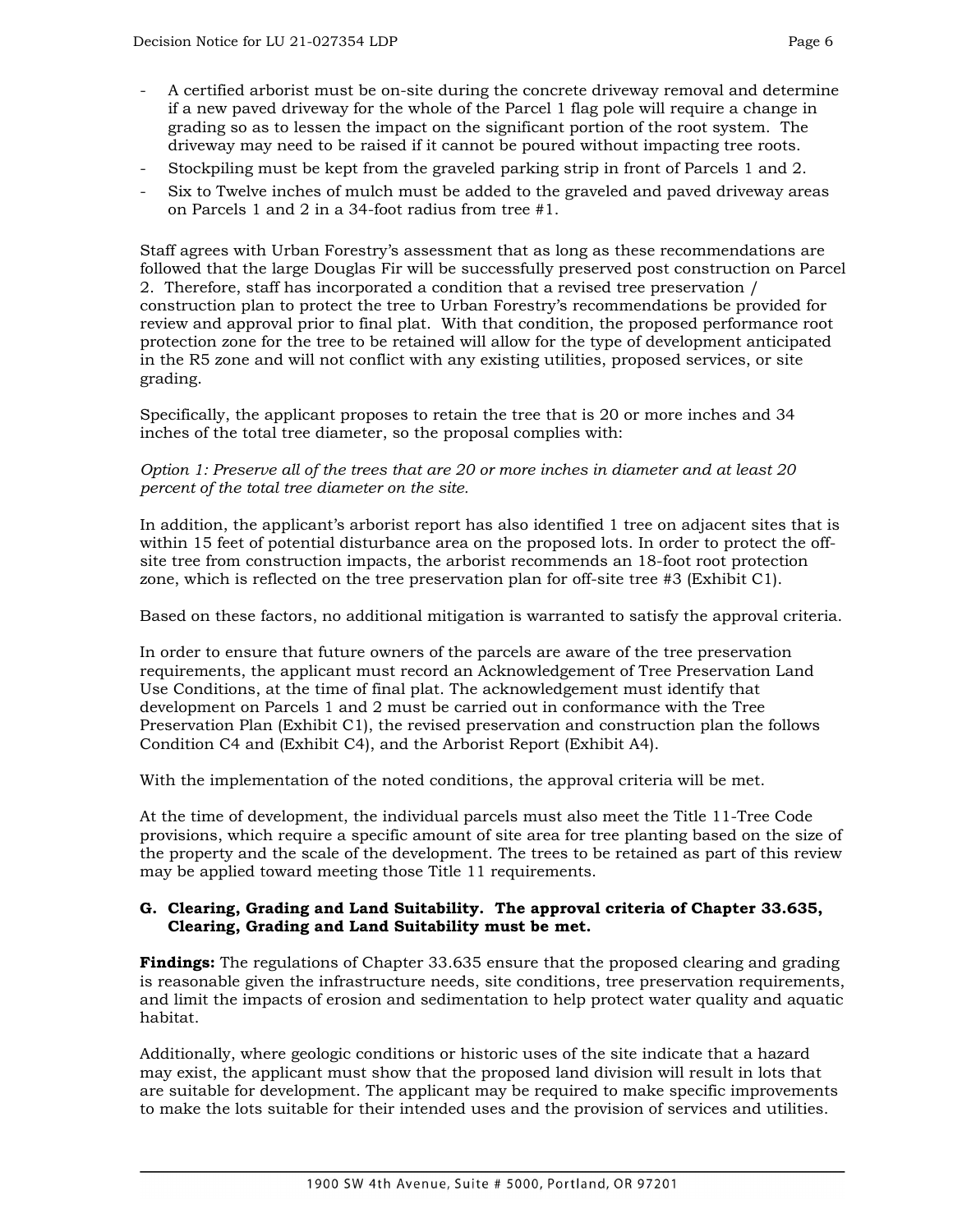Clearing and Grading: In this case, the site is primarily flat and is not located within the Potential Landslide Hazard Area. Therefore, no significant clearing or grading will be required on the site to make the new lots developable. As discussed in B. Trees, the applicant will need to revise their tree preservation/construction plan prior to final plat so that the on-site Douglas Fir will be able to be successfully preserved after construction (Exhibit C4). With this condition, this criterion is met.

Land Suitability: The site is currently in residential use, and there is no record of any other use in the past. As indicated above, the site is relatively flat and contains no known geological hazards. Therefore, there are no anticipated land suitability issues and the new lots can be considered suitable for new development. This criterion is met.

## **H. Tracts and easements. The standards of Chapter 33.636, Tracts and Easements must be met;**

**Findings:** No tracts are proposed or required for this land division, so criterion A does not apply.

The following easement is proposed and/or required for this land division:

- A Private Access Easement is required over the flag pole of Parcel 1 to provide a shared access serving Parcels 1 and 2.

As stated in Section 33.636.100 of the Zoning Code, a maintenance agreement(s) will be required describing maintenance responsibilities for the easement described above and facilities within those areas. This criterion can be met with the condition that a maintenance agreement(s) is prepared and recorded with the final plat. In addition, the plat must reference the recorded maintenance agreement(s) with a recording block for each agreement, substantially similar to the following example:

*"A Declaration of Maintenance agreement for (name of feature) has been recorded as document no. \_\_\_\_\_\_\_\_\_\_\_, Multnomah County Deed Records."*

With the conditions of approval discussed above, this criterion is met.

# **K. Transportation impacts. The approval criteria of Chapter 33.641, Transportation Impacts, must be met; and,**

**Findings:** The transportation system must be capable of supporting the proposed development in addition to the existing uses in the area.

Evaluation factors include: safety, street capacity, level of service, connectivity, transit availability, availability of pedestrian and bicycle networks, on-street parking impacts, access restrictions, neighborhood impacts, impacts on pedestrian, bicycle, and transit circulation. Evaluation factors may be balanced and measures to mitigate impacts may be necessary.

The Development Review Section of the Portland Bureau of Transportation (PBOT) has reviewed the application against the evaluation factors and has provided the following findings (see Exhibit E2):

The applicant provided a written narrative addressing the transportation approval criteria above. The application proposes to divide the existing 13,500 square foot lot into two parcels. The existing home and ADU will be located on proposed Parcel 2, the southern lot fronting directly onto NE Alberta Street. Proposed Parcel 1 will be a flag lot located behind (north) of Parcel 2, which the applicant proposes to develop with a triplex rowhouse. Each of the new residences will have its own dedicated garage, plus a back-up area which allows vehicles to exit the site in a forward motion. Both parcels will utilize the Parcel 1's "flagpole" for vehicular access, which minimizes driveways, reduces potential conflicts, and maximizes potential on-street parking. The approach will be required to meet all Title 17 requirements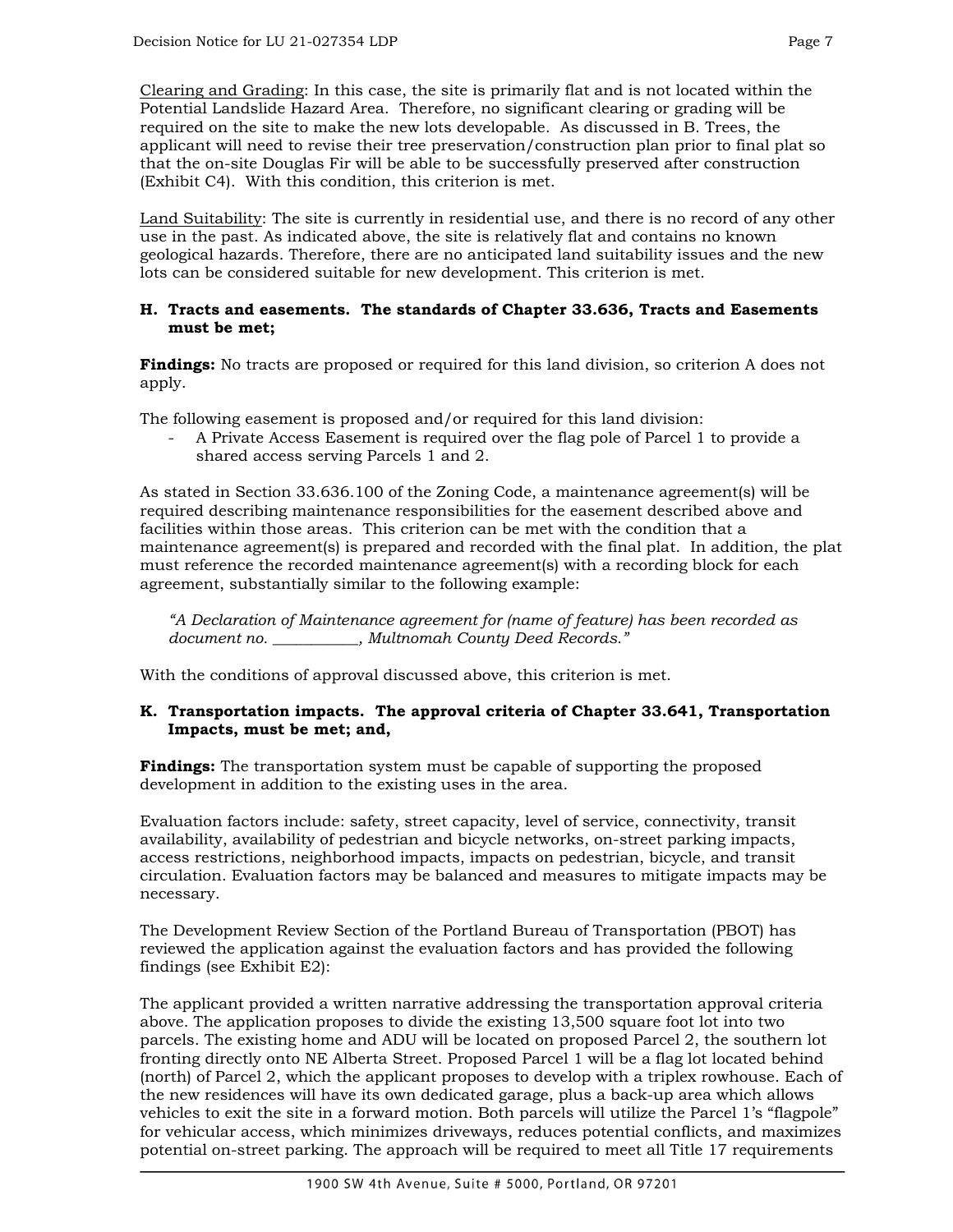at time of building permit. A condition of approval at the time of building permit requiring a consolidated access for Parcel 1 and 2 over the flag pole of Parcel 1 has been incorporated. The applicant has chosen to pay into the Local Transportation Infrastructure Charge (LTIC) in lieu of constructing Right-of-Way (ROW) improvements. Therefore, PBOT finds that neighborhood livability and on-street parking demand is expected to be negligible in this case.

Based upon trip generation estimates from the Institute of Transportation Engineers (ITE) Trip Generation Manual, 11th Edition, each of the proposed SFRs is projected to generate one additional morning and one evening trip, for approximately thirty daily trips combined. The net addition of three SFRs added to the transportation system resulting from the development will not adversely impact the operations of area intersections, as the proposed development adds negligible trips to the transportation network compared to existing volumes in the area and is consistent with the zoning of the property. Therefore, the transportation system is capable of safely supporting the proposed development in addition to existing uses in the area and capable of maintaining acceptable levels of service.

The subject site is located within a quarter mile of two TriMet bus services, *75-NE 42nd* and *72-NE Killingsworth,* each offering frequent service. For bicycles, NE Alberta Street and NE 47th Avenue are identified Neighborhood Greenways, which have lower traffic volumes with pavement markings and directional signs to guide cyclists. The remaining low-volume street environment in the area provides for safe and comfortable riding conditions to connect to larger nearby facilities located elsewhere in the neighborhood. There is not an established sidewalk network in the area, however due to the low traffic volumes, the street is consistent with a shared street environment in which a narrower roadway and wider shoulders allow all users to a shared space which facilitates slower speed, eye contact, and provides for a safer pedestrian environment. Therefore, the resulting proposed development will not negatively impact transit access or other transportation modes and will maintain the established low volume pedestrian environment.

PBOT has reviewed and concurs with the information supplied and available evidence. No mitigation is necessary for the transportation system to be capable of supporting the proposed development in addition to the existing uses in the area. These criteria are met.

## **L. Services and utilities. The regulations and criteria of Chapters 33.651 through 33.654, which address services and utilities, must be met.**

**Findings:** Chapters 33.651 through 33.654 address water service standards, sanitary sewer disposal standards, stormwater management, utilities and rights of way. The criteria and standards are met as shown in the following table: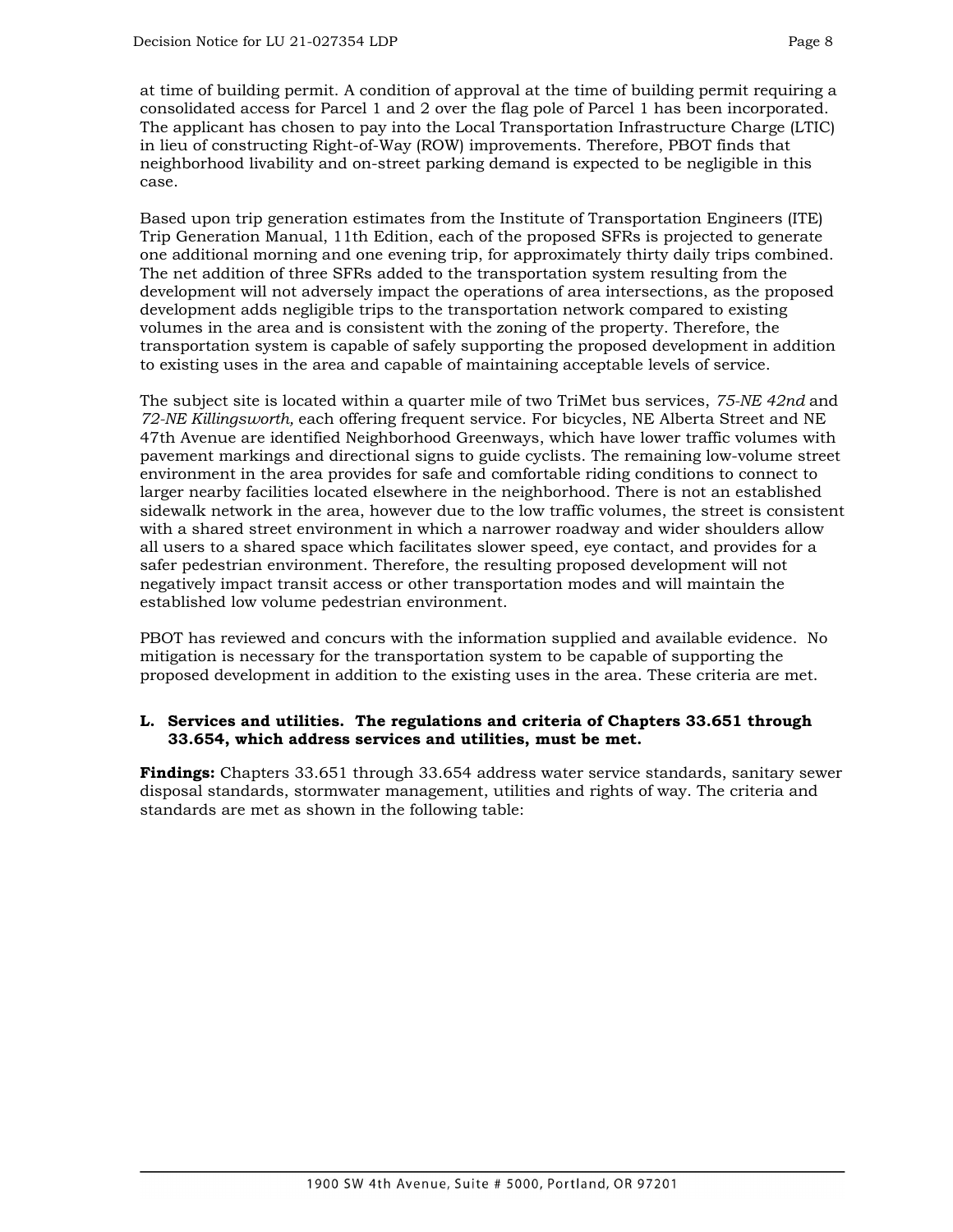#### **33.651 Water Service standard –** See Exhibit E.3

The Water Bureau has indicated that service is available to the site, as noted on page 2 of this report.

The Fire Bureau has reviewed the fire flow and determined the nearest fire hydrant has adequate capacity.

The water service standards of 33.651 have been verified.

#### **33.652 Sanitary Sewer Disposal Service standards** – See Exhibit E.1

The Bureau of Environmental Services has indicated that service is available to the site, as noted on page 2 of this report.

BES reviewed the proposed improvement and utility plan, and the response is summarized below:

The existing structures (home and ADU) on proposed Parcel 2 are currently connected to the sanitary-only sewer in NE Alberta Street. This places the lateral approximately within the frontage of Parcel 2.

New development on proposed Parcel 1 will be served a new connection to the sanitary-only sewer in NE Alberta Street within its frontage.

BES determined the applicant's proposal for sanitary service acceptable for the purpose of reviewing the preliminary land division application against the sanitary sewer disposal standard and approval criterion.

The sanitary sewer service standards of 33.652 have been verified. This criterion is met.

#### **33.653.020 & .030 Stormwater Management criteria and standards –** See Exhibits E.1

BES reviewed the applicant's proposed improvement and utility plan and Simplified Approach Form against the stormwater management approval criteria and standards, and determined that a stormwater management system can be designed that will provide adequate capacity and disposal for the expected amount of stormwater, as summarized below:

No stormwater tract is proposed or required.

The applicant has proposed the following stormwater management methods:

**Parcel 1 (new development):** The applicant proposes to infiltrate runoff from the new development onsite with pervious paving for the driveway and drywells for the residential structure which can meet minimum setbacks as established in the facility design standards and Table 2-1 of Portland's Stormwater Management Manual (SWMM).

#### • **Parcel 2 (the lot with the existing house):**

According to the submitted utility plan, stormwater from the existing home and ADU on Parcel 2 is being managed by mini-drywells (flo-wells). As a result of the land division, the drywell on the north side of the ADU will cross the new property line. The submitted utility plan shows the applicant's intent to remove this drywell and install a new mini drywell on the east side of the ADU to meet required setbacks from the proposed new property line. Prior to final plat approval, the applicant must demonstrate that the stormwater management for existing development will meet applicable SWMM requirements and will not be impacted by the proposed lot lines.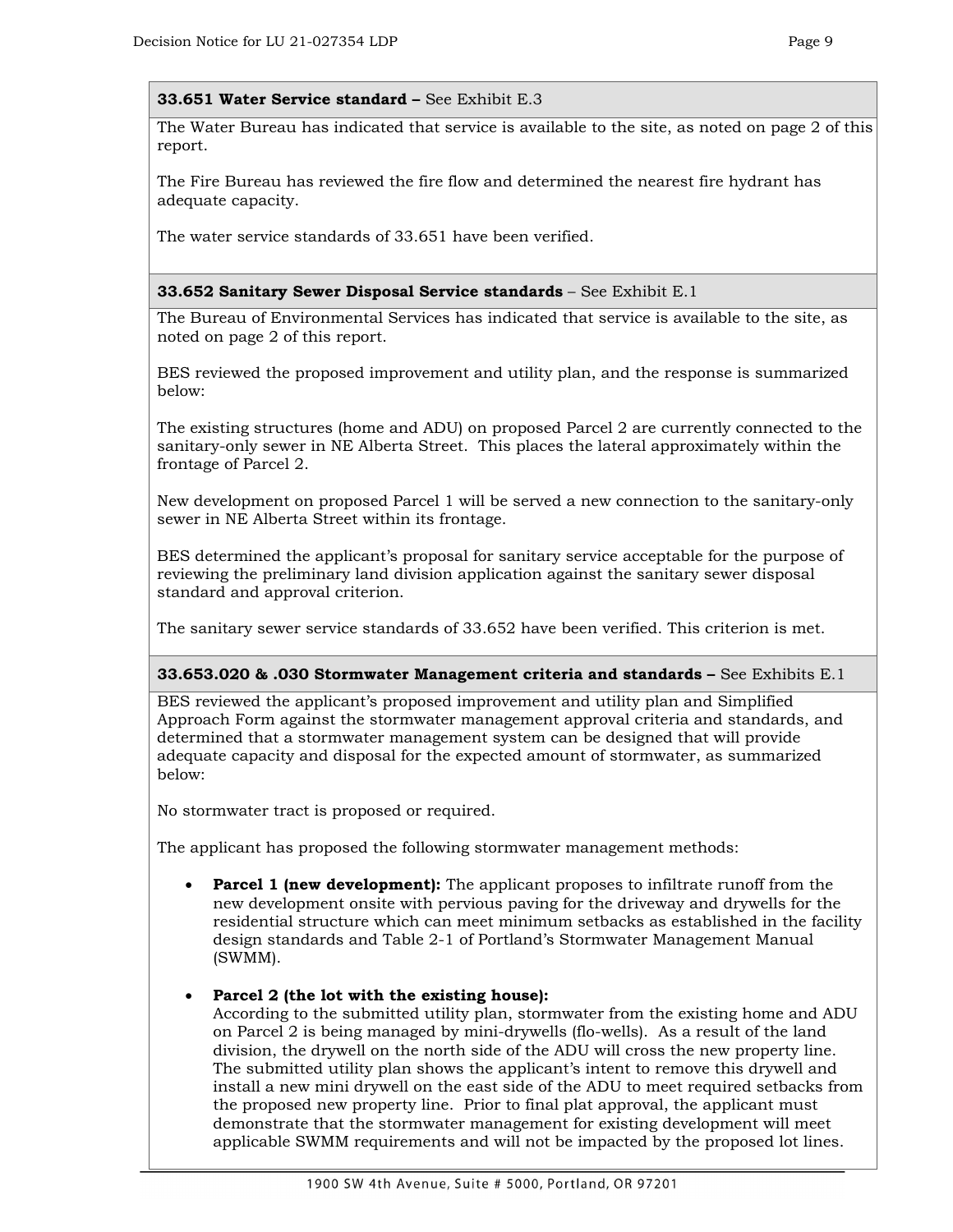BES determined the proposal is acceptable for reviewing the land division against the stormwater management approval criteria and standards. With the noted conditions, this criterion is met.

#### **33.654.110.B.1 Through streets and pedestrian connections**

Generally, through streets should be provided no more than 530 feet apart and pedestrian connections should be provided no more than 330 feet apart. Through streets and pedestrian connections should generally be at least 200 feet apart.

The subject site is approximately 330 feet from NE 47th Avenue to the east, therefore the city would look for a possible north-south pedestrian connection somewhere in this vicinity to improve connectivity. However, further analysis finds there is no practicable opportunity to provide a through connection at this location since the properties further north along NE Sumner Street are developed. Moreover, given the block length, said connection would more feasible located further west than the subject site. Therefore, additional connections are not required at this location nor are any specific connections noted at this location in the Cully Master Street Plan.

For the reasons described above, this criterion is met.

**33.654.120.B & C Width & elements of the right-of-way –** See Exhibit E.2 **33.644.120.H Street Trees –** See Exhibit E.6

The width of the local street right-of way must be sufficient to accommodate expected users, taking into consideration the characteristics of the site and vicinity, such as the existing street and pedestrian system improvements, existing structures, and natural features.

For public streets, PBOT reviews the configuration of elements within the street right-of-way for consistency with city standards and specifications; and Urban Forestry addresses the retention and installation requirements for street trees.

NE Alberta Street is improved with a paved roadway, and a gravel parking lane on one side or both sides depending on the exact location. There are no curbs, planter strips, or sidewalks. In reviewing this land division, PBOT relies on accepted civil and traffic engineering standards and specifications to determine if existing street improvements for motor vehicles, pedestrians and bicyclists can safely and efficiently serve the proposed new development. Because none of the other frontages have been improved on this street, PBOT has determined that an isolated improvement at this location would not be meaningful. If the street is to be improved, it would be more appropriate to complete the improvements as one LID project. Therefore, the applicant will be required to sign street and storm sewer waivers of remonstrance (for participation in future street and storm sewer improvements) prior to final plat approval.

Urban Forestry evaluated the provision of street trees and planting areas for the public rightof-way and determined:

The applicant has not provided a conceptual street tree planting plan. However, it appears that the right-of-way may be configured in a manner that reduces impacts to the large Douglas Fir tree located on-site. Urban Forestry supports an alternative configuration that reduces impacts to this tree's roots even as it prevents new street trees from being planted.

Based on the foregoing, the width of the right-of-way will be sufficient to accommodate the expected users. This criterion is met, with the condition that the required waivers are signed prior to final plat approval.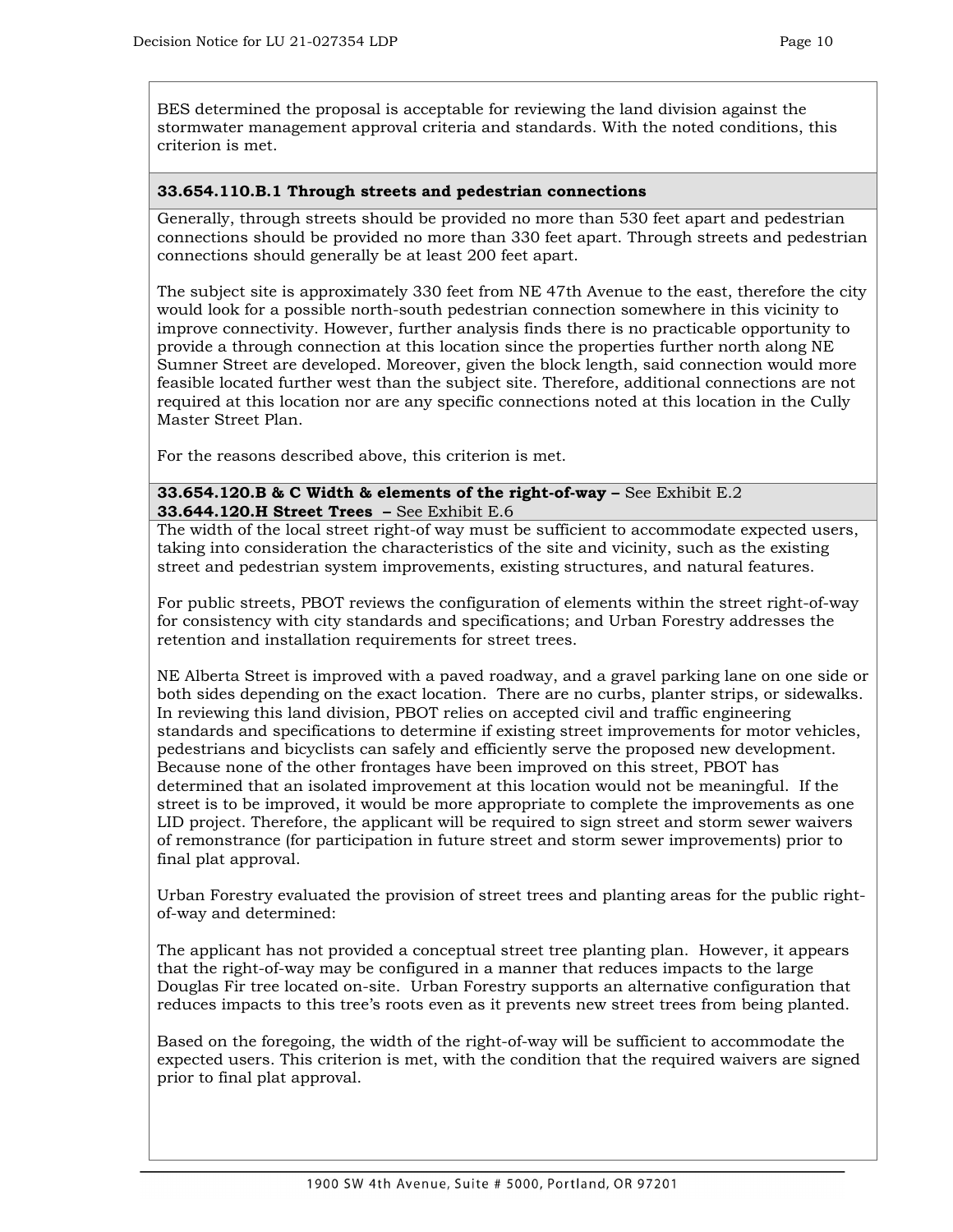#### **33.654.130.A - Utilities (defined as telephone, cable, natural gas, electric, etc.)**

Any easements that may be needed for private utilities that cannot be accommodated within the adjacent right-of-ways can be provided on the final plat. At this time no specific utility easements adjacent to the right-of-way have been identified as being necessary.

# **DEVELOPMENT STANDARDS**

Development standards that are not relevant to the land division review, have not been addressed in the review. Unless specifically required in the approval criteria listed above, this proposal does not have to meet the development standards in order to be approved during this review process. The plans submitted for a building or zoning permit must demonstrate that all development standards of Title 11 can be met, and those of Title 33 can be met, or have received an Adjustment or Modification via a land use review prior to the approval of a building or zoning permit.

## **Future Development**

Among the various development standards that will be applicable to this lot, the applicant should take note of:

• Flag Lots-- special setback standards apply to flag lots in the RF-R2.5 zone, and special landscape standards apply to flag lots that are 10,000 square feet or less in area in the R7-R2.5 zones (33.110.240.F). These standards apply to Parcel 1.

#### **Existing Development:**

In this case, there are a few Zoning Code standards that relate to existing development on the site:

- Minimum Setbacks The existing house identified to remain on the site must meet the required Zoning Code setbacks from the proposed new lot lines. Alternatively, existing buildings must be set back from the new lot lines in conformance with an approved Adjustment or other Land Use Review decision that specifically approves alternative setbacks. The existing house will be 4-feet, 10-inches feet from the new property line and the existing ADU will be 5-feet from the new property line. Therefore, the required setbacks are being met. To ensure this standard continues to be met at the final plat stage, the final plat must be accompanied by a supplemental plan showing the surveyed location of the existing building relative to the adjacent new lot lines.
- Required Off-Street Parking In this zone, one parking space per dwelling unit is required. A paved parking pad/garage provides this required parking for the existing house on Parcel 2. As a result of this land division, the required parking space for the existing house will be located on a different lot. In order to ensure that parking requirements continue to be met, a new parking space for the existing house must be constructed on Parcel 2 prior to final plat approval. Permits must be obtained to construct a new parking space. Documentation of final inspection of this new parking space will be required prior to final plat approval.

With the conditions noted above, this land division proposal can meet the requirements of 33.700.015.

# **OTHER TECHNICAL REQUIREMENTS**

Technical decisions have been made as part of this review process. These decisions have been made based on other City Titles, adopted technical manuals, and the technical expertise of appropriate service agencies. These related technical decisions are not considered land use actions. If future technical decisions result in changes that bring the project out of conformance with this land use decision, a new land use review may be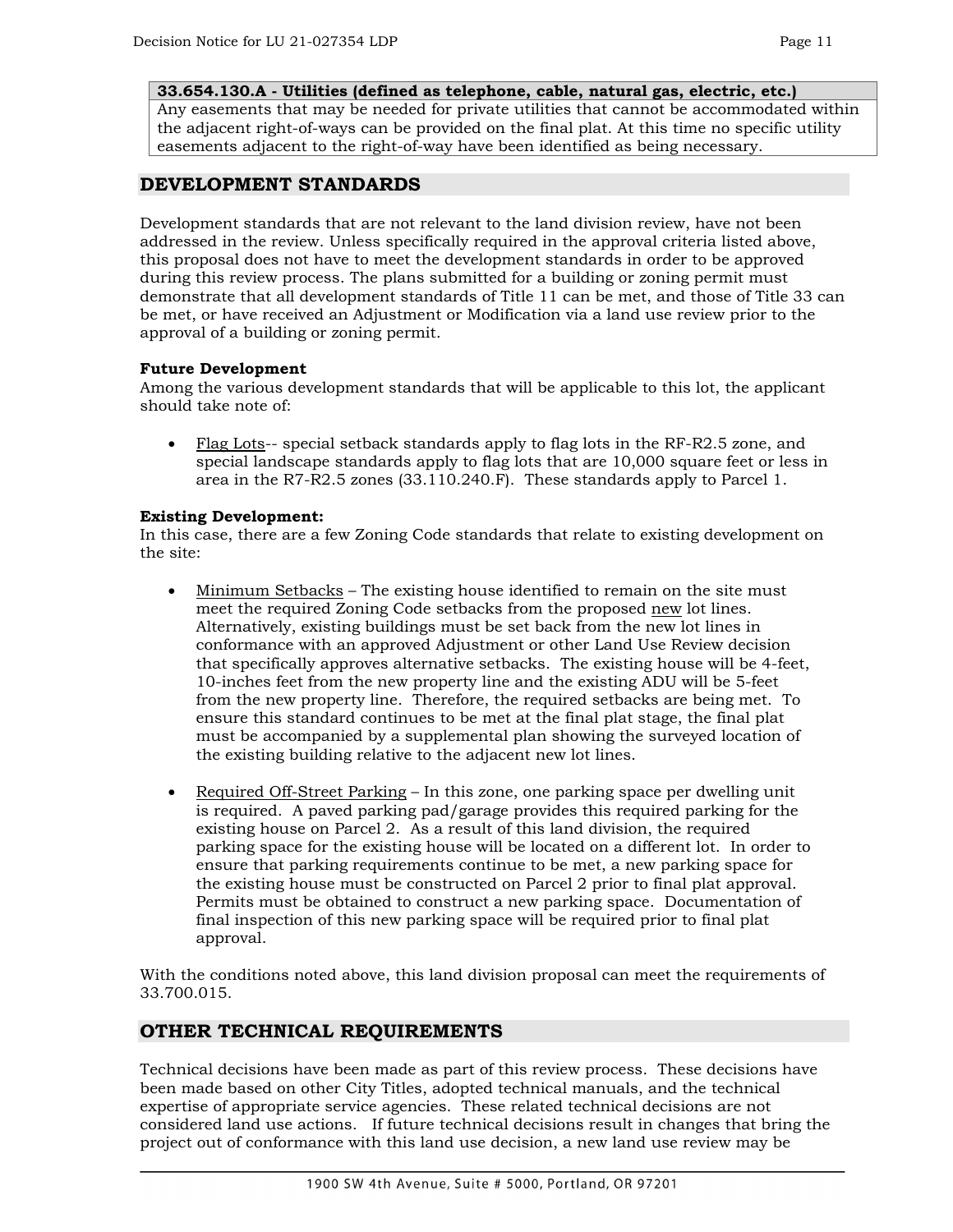| <b>Bureau</b> | <b>Code Authority and Topic</b>                                                        |
|---------------|----------------------------------------------------------------------------------------|
|               | preliminary partition proposal.                                                        |
|               | required. The following is a summary of technical service standards applicable to this |

| <b>Bureau</b>                         | <b>Code Authority and Topic</b>                |
|---------------------------------------|------------------------------------------------|
| Development Services/503-823-7300     | Title 24 – Building Code, Flood plain          |
| www.portlandonline.com/bds            | Title 10 - Erosion Control, Site Development   |
|                                       | Administrative Rules for Private Rights-of-Way |
| Environmental Services/503-823-7740   | Title 17 - Sewer Improvements                  |
| www.portlandonline.com/bes            | 2008 Stormwater Management Manual              |
| Fire Bureau/503-823-3700              | Title 31 Policy B-1 - Emergency Access         |
| www.portlandonline.com/fire           |                                                |
| Transportation/503-823-5185           | Title 17 – Public Right-of-Way Improvements    |
| www.portlandonline.com/transportation | <b>Transportation System Plan</b>              |
| Urban Forestry (Parks)/503-823-4489   | Title 11 – Trees                               |
| www.portlandonline.com/parks          |                                                |
| Water Bureau/503-823-7404             | Title 21 – Water availability                  |
| www.portlandonline.com/water          |                                                |

As authorized in Section 33.800.070 of the Zoning Code conditions of approval related to these technical standards have been included in the Administrative Decision on this proposal.

• The applicant must meet the requirements of the Fire Bureau in regards to addressing requirements; recording an Acknowledgement of Special Land Use Conditions that requires the provision of internal fire suppression sprinklers on Parcel 1; fire apparatus access, including aerial access. These requirements are based on the technical standards of Title 31 and Fire Bureau Policy B-1.

# **CONCLUSIONS**

The applicant has proposed a 2-parcel partition, as shown on the attached preliminary plan (Exhibit C1). As discussed in this report, the relevant standards and approval criteria have been met, or can be met with conditions. The primary issues identified with this proposal are: tree preservation, shared driveway easement, and alterations to existing development.

With conditions of approval that address these requirements this proposal can be approved.

# **ADMINISTRATIVE DECISION**

**Approval** of a Preliminary Plan for a 2-parcel partition, that will result in one standard and one flag lot as illustrated with Exhibits C1 through C5, subject to the following conditions:

- **A. Supplemental Plan.** An additional supplemental plan shall be submitted with the final plat survey for Land Use Review and BES review and approval. That plan must portray how the conditions of approval listed below are met. In addition, the supplemental plan must show the following:
	- The surveyed location of any buildings or accessory structures on the site at the time of the final plat application;
	- The surveyed location of any driveways and off-street vehicle parking areas on the site at the time of the final plat application;
	- The location of the relocated drywell for the existing ADU on Parcel 2.
	- The proposed general location of future building footprints and stormwater facilities for the vacant lot.
	- Any other information specifically noted in the conditions listed below.

# **B. The final plat must show the following:**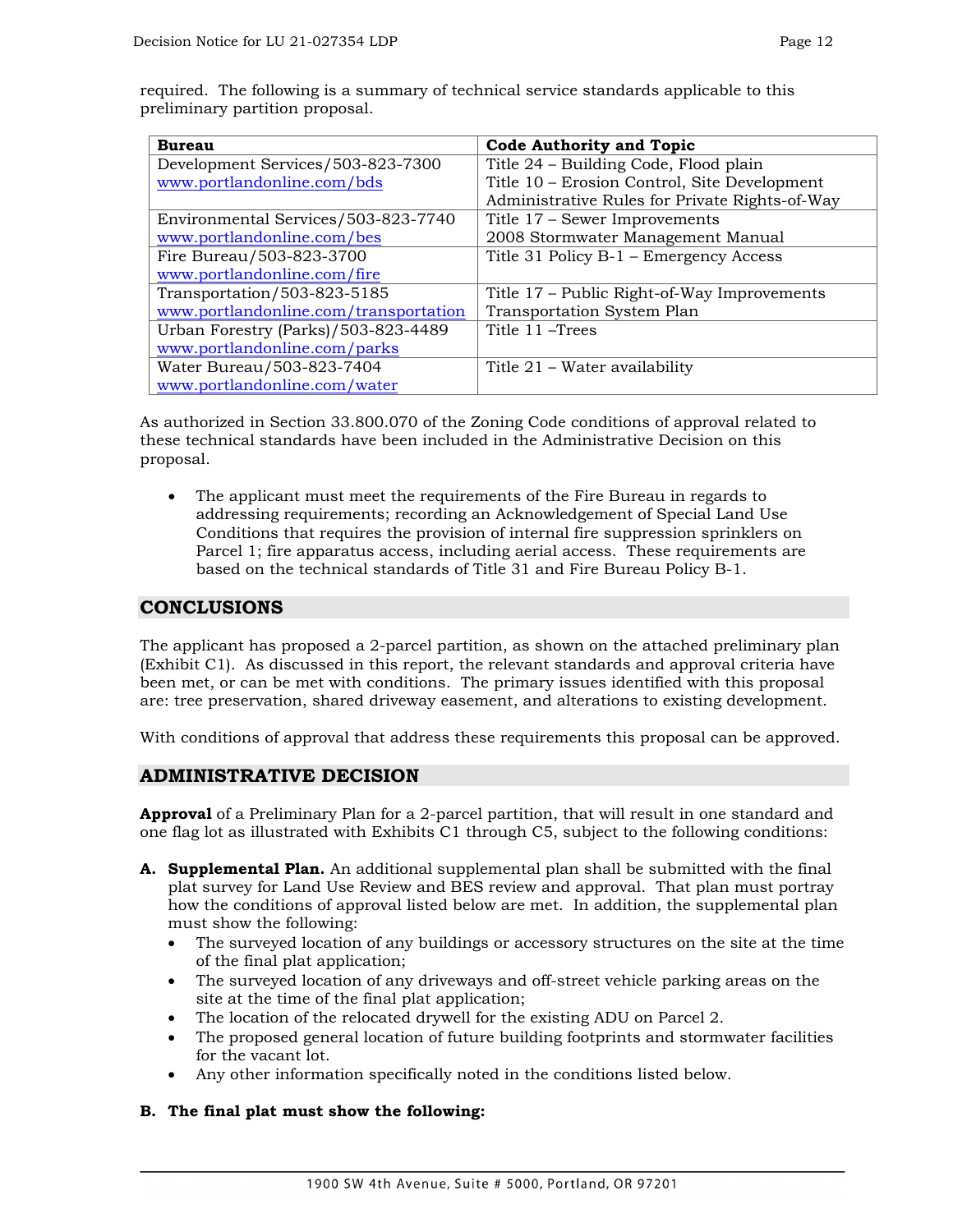- 1. A Private Access Easement over the "flag pole" portion of Parcel 1 for the benefit of Parcel 2 shall be shown and labeled on the final plat. The easement shall allow shared use of this area for all of the purposes that a driveway would be typically used for.
- 2. A recording block for each of the legal documents such as maintenance agreement(s) or acknowledgement of special land use conditions, as required by Conditions C5, C6, and C7 below. The recording block(s) shall, at a minimum, include language substantially similar to the following example: "A Declaration of Maintenance Agreement for (name of feature) has been recorded as document no. \_ Multnomah County Deed Records."

# **C. The following must occur prior to Final Plat approval:**

# **Streets**

1. The applicant shall complete street and storm sewer waivers of remonstrance (for future street and storm sewer improvements) as required by the City Engineer. Waiver forms and instructions will be provided to the applicant during the final plat review process.

# **Existing Development**

- 2. A parking space shall be installed on Parcel 2, in conformance with the applicable requirements of the Portland Zoning Code. The parking space must be a minimum of 9' x 18' and located behind the main house and be able to maneuver from the space to exit the flag pole in a forward motion per Exhibit C2. In addition, it must be in a location that can be accessed from the flag pole of Parcel 1. The applicant must obtain a finalized Zoning Permit for installation of the parking space. The permit plans must include the note: *This permit fulfills requirements of Condition C2 of LU 21-027354-LDP.* The new parking space must also be shown on the supplemental plan.
- 3. Documentation of the location of the stormwater disposal system for the existing house and accessory dwelling unit shall be submitted to the Bureau of Environmental Services. The location of any existing or required stormwater systems serving the existing home and accessory dwelling unit must be shown on the Supplemental Plan. If, as a result of final plat approval, the stormwater system for the existing home will extend beyond the boundaries of Parcel 2 (the lot with the existing home), then the applicant must meet one of the following:
	- Provide private stormwater easements on the final plat as necessary to ensure operation and maintenance of those systems, and record a maintenance agreement for the easement area; or
	- Provide finalized plumbing permits for modifications to the stormwater system that result in a system that meets City requirements.
- 4. The applicant must present a revised tree preservation/construction plan for review and approval that complies Urban Forestry's on-site tree preservation recommendations in Exhibit C4. Specifically:
	- A certified arborist be present on-site during bore bit drilling, driveway removal, driveway construction, and any other ground disturbance in the prescriptive root protection area (34-foot radius from tree #1).
	- The existing concrete driveway shall not be removed until after all construction is completed on Parcel 1. The existing concrete driveway is outlined in Exhibit C3. The new driveway must be constructed after all the construction on Parcel 1 is completed.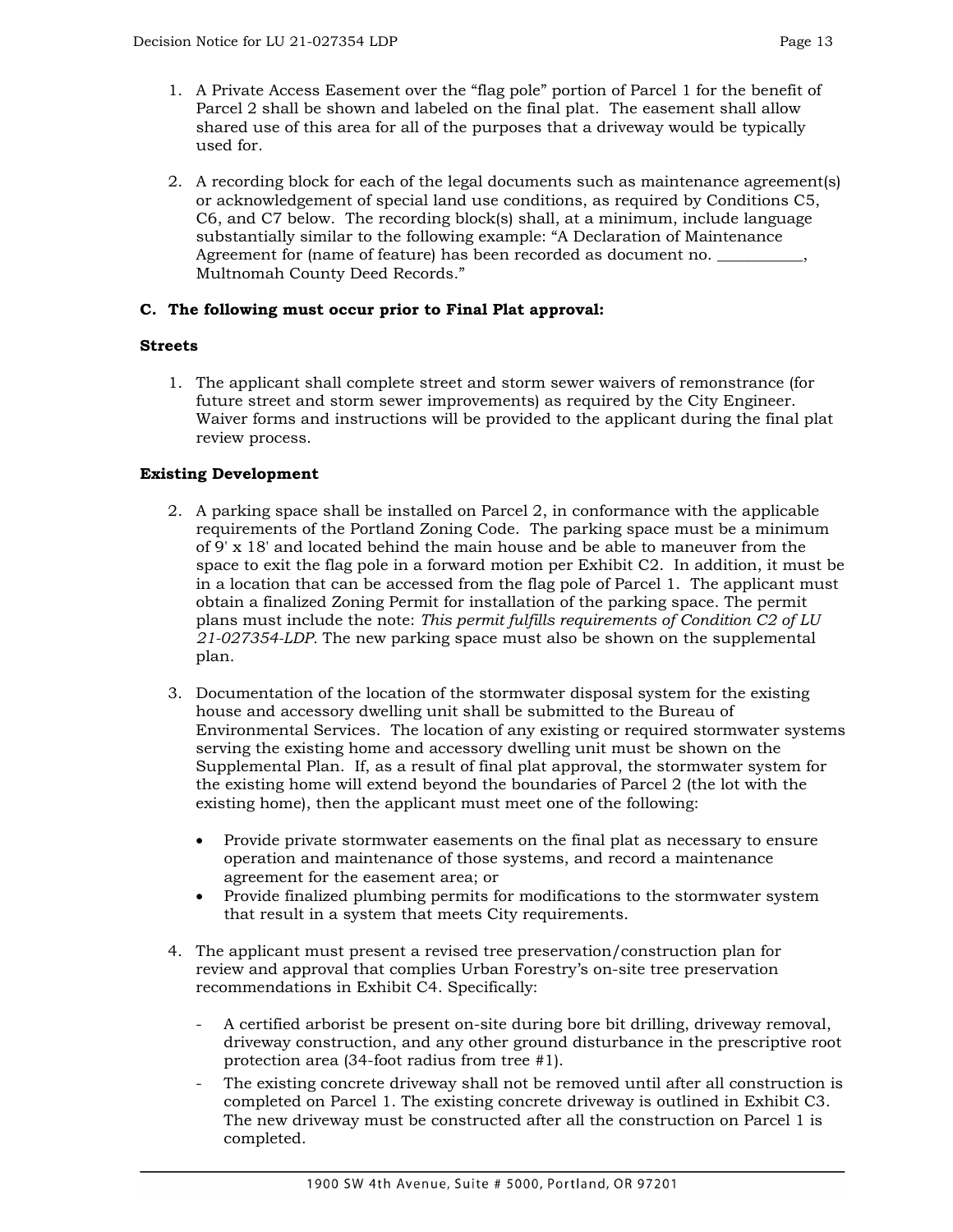- A certified arborist must be on-site and shall determine if a new paved driveway for the whole of the Parcel 1 flag pole will require a change in grading so as to lessen the impact on the significant portion of the root system. The driveway may need to be raised if it cannot be poured without impacting tree roots.
- Stockpiling shall be kept from the graveled parking strip in front of Parcels 1 and 2.
- Twelve inches of mulch shall be added to the graveled and paved driveway areas on Parcels 1 and 2 in a 34-foot radius from tree #1.

# **Required Legal Documents**

- 5. A Maintenance Agreement shall be executed for the Private Access described in Condition B1 above. The agreement shall include provisions assigning maintenance responsibilities for the easement area and any shared facilities within that area, consistent with the purpose of the easement, and all applicable City Code standards. The agreement must be reviewed by the City Attorney and the Bureau of Development Services, and approved as to form, prior to final plat approval.
- 6. The applicant shall execute an Acknowledgement of Special Land Use conditions, requiring residential development on Parcel 1 to contain internal fire suppression sprinklers. The acknowledgement shall be referenced on and recorded with the final plat.
- 7. The applicant shall execute an Acknowledgement of Tree Preservation Land Use Conditions that notes tree preservation requirements that apply to Parcels 1 and 2. A copy of the approved Tree Preservation Plan must be included as an Exhibit to the Acknowledgement. The acknowledgment shall be referenced on and recorded with the final plat.

## **D. The following conditions are applicable to site preparation and the development of individual lots:**

- 1. Development on Parcel 1 and 2 shall be in conformance with the Tree Preservation Plan (Exhibit C1), the applicant's arborist report (Exhibit A4), and the approved revised tree preservation and construction plan in Condition C4. Specifically, trees numbered 1 (34-inch Douglas Fir) is required to be preserved and protected; and offsite tree 3 (18-inch Douglas Fir) is required to be preserved and protected, with the root protection zones indicated on Exhibit C1 and with the preservation and construction methods addendum approved in Condition C4. Tree protection fencing is required along the root protection zone of the trees to be preserved. The fence must be 6-foot high chain link and be secured to the ground with 8-foot metal posts driven into the ground.
- 2. The applicant will be required to install residential sprinklers in the new dwellings on Parcel 1 to the satisfaction of the Fire Bureau.
- 3. Vehicle access to Parcel 2 must be from the flag pole of Parcel 1. A driveway is not allowed along the frontage of Parcel 2.
- 4. The applicant must meet the addressing requirements of the Fire Bureau for Parcel 1, the flag lot. The location of the sign must be shown on the building permit.
- 5. The applicant must meet the Fire Bureau requirements for addressing for Parcel 2 and aerial fire department access for both parcels. Aerial access applies to buildings that exceed 30 feet in height from the fire access as measured to the bottom of the eave of the structure or the top of the parapet for a flat roof.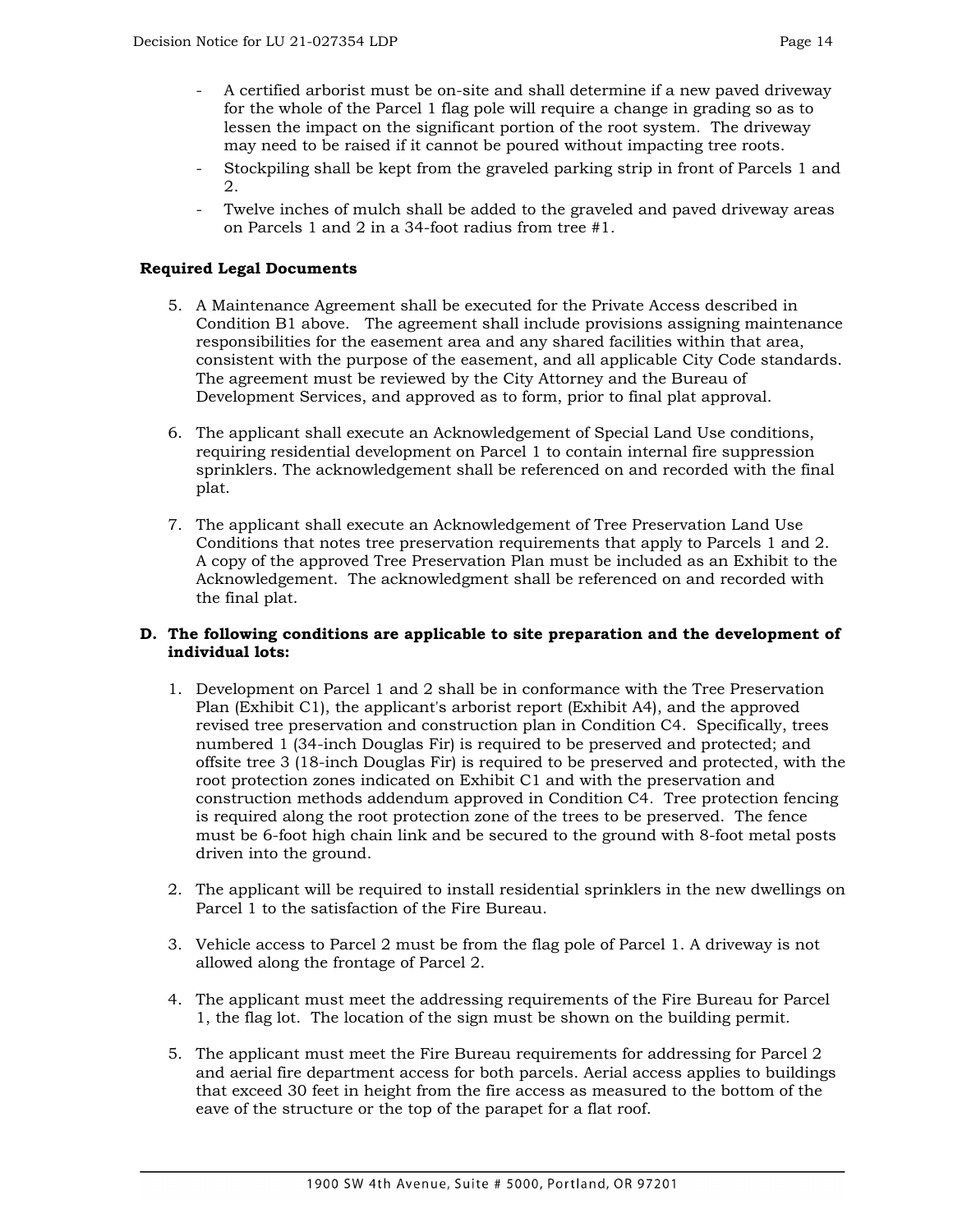

By authority of the Director of the Bureau of Development Services

# **Decision mailed March 2, 2022**

**About this Decision.** This land use decision is **not a permit** for development. A Final Plat must be completed and recorded before the proposed lots can be sold or developed. Permits may be required prior to any work. Contact the Development Services Center at 503-823-7310 for information about permits.

**Procedural Information.** The application for this land use review was submitted on March 19, 2021, and was determined to be complete on September 15, 2021.

*Zoning Code Section 33.700.080* states that Land Use Review applications are reviewed under the regulations in effect at the time the application was submitted, provided that the application is complete at the time of submittal, or complete within 180 days. Therefore this application was reviewed against the Zoning Code in effect on March 19, 2021.

*ORS 227.178* states the City must issue a final decision on Land Use Review applications within 120-days of the application being deemed complete. The 120-day review period may be waived or extended at the request of the applicant. In this case, the applicant requested that the 120-day review period be extended by 75 days, as stated with Exhibit A3. Unless further extended by the applicant, **the 120 days will expire on: March 29. 2022.**

## **Some of the information contained in this report was provided by the applicant.**

As required by Section 33.800.060 of the Portland Zoning Code, the burden of proof is on the applicant to show that the approval criteria are met. The Bureau of Development Services has independently reviewed the information submitted by the applicant and has included this information only where the Bureau of Development Services has determined the information satisfactorily demonstrates compliance with the applicable approval criteria. This report is the decision of the Bureau of Development Services with input from other City and public agencies.

**Conditions of Approval.** If approved, this project may be subject to a number of specific conditions, listed above. Compliance with the applicable conditions of approval must be documented in all related permit applications. Plans and drawings submitted during the permitting process must illustrate how applicable conditions of approval are met. Any project elements that are specifically required by conditions of approval must be shown on the plans, and labeled as such.

These conditions of approval run with the land, unless modified by future land use reviews. As used in the conditions, the term "applicant" includes the applicant for this land use review, any person undertaking development pursuant to this land use review, the proprietor of the use or development approved by this land use review, and the current owner and future owners of the property subject to this land use review.

**This decision, and any conditions associated with it, is final.** It may be appealed to the Oregon Land Use Board of Appeals (LUBA), within 21 days of the date the decision is mailed, as specified in the Oregon Revised Statute (ORS) 197.830. Among other things, ORS 197.830 requires that a petitioner at LUBA must have submitted written testimony during the comment period for this land use review. Contact LUBA at 775 Summer St NE Suite 330, Salem, OR 97301-1283 or phone 1-503-373-1265 for further information.

The file and all evidence on this case are available for your review by appointment only. Please call the Request Line at our office, 1900 SW Fourth Avenue, Suite 5000, phone 503- 823-7617, to schedule an appointment. I can provide some information over the phone. Copies of all information in the file can be obtained for a fee equal to the cost of services.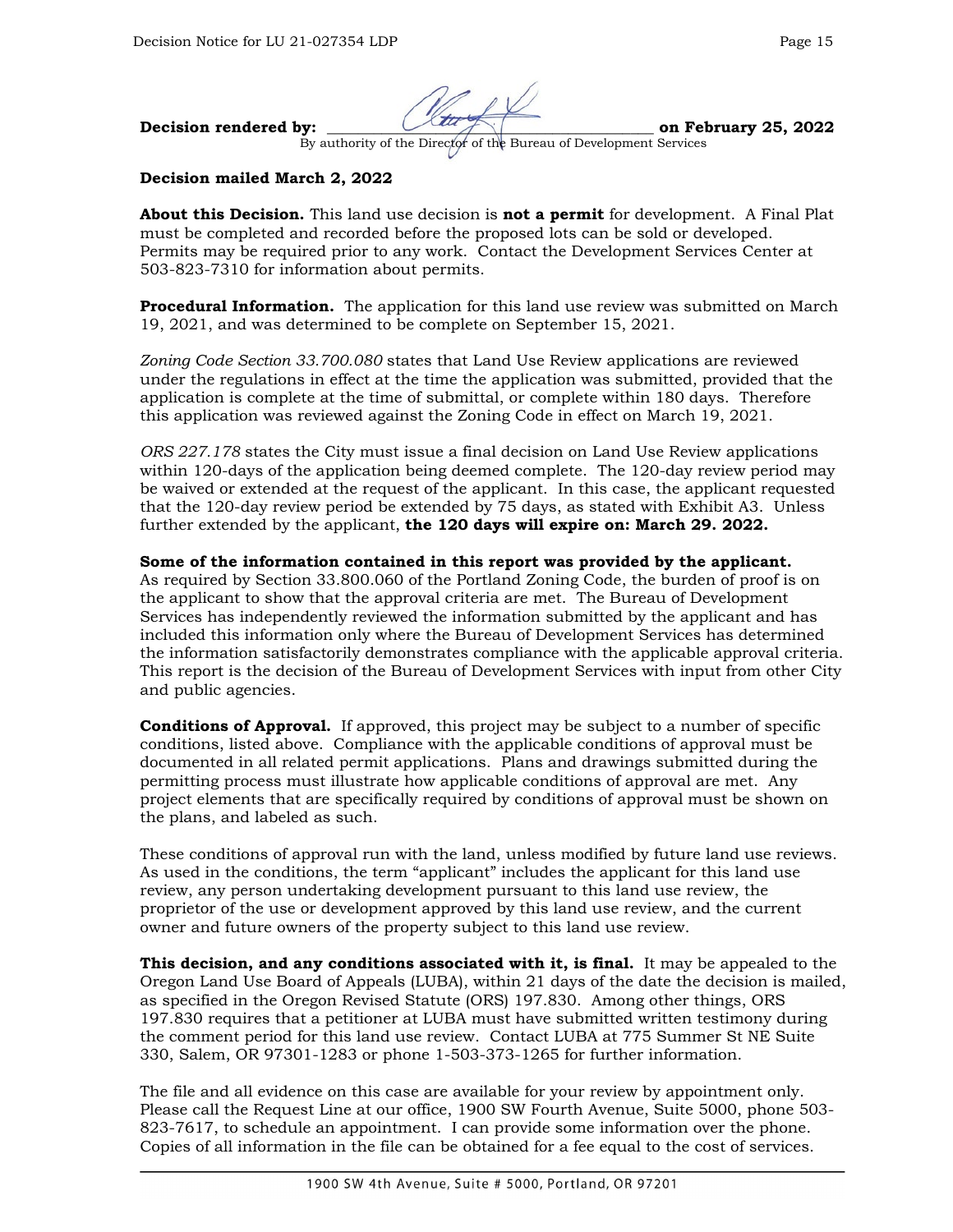Additional information about the City of Portland, city bureaus, and a digital copy of the Portland Zoning Code is available on the internet at [www.portlandonline.com.](http://www.portlandonline.com/)

**Recording the land division.** The final land division plat **must** be submitted to the City **within three years** of the date of the City's final approval of the preliminary plan. This final plat must be recorded with the County Recorder and Assessors Office after it is signed by the Planning Director or delegate, the City Engineer, and the City Land Use Hearings Officer, and approved by the County Surveyor. **The approved preliminary plan will expire unless a final plat is submitted within three years of the date of the City's approval of the preliminary plan.**

#### **EXHIBITS**

# NOT ATTACHED UNLESS INDICATED

- A. Applicant's Statement
	- 1. Legal Parcel Status Deed
	- 2. Narrative
	- 3. 120 Day Extensions
	- 4. Arborist Report
	- 5. BES Simplified Approach Form
	- 6. Existing Conditions Plan
- B. Zoning Map (attached)
- C. Plans/Drawings:
	- 1. Site and Tree Preservation Plan
	- 2. Utility and Vehicular Forward Motion Plan
	- 3. Preliminary Plat, Survey, and Fire Access Plan
	- 4. Urban Forestry On-site Tree Preservation Consultation
	- 5. Reduced Size Site and Tree Preservation Plan (attached)
- D. Notification information:
	- 1. Mailing list
	- 2. Mailed notice
- E. Agency Responses:
	- 1. Bureau of Environmental Services
	- 2. Bureau of Transportation Engineering and Development Review
	- 3. Water Bureau
	- 4. Fire Bureau
	- 5. Site Development Review Section of BDS
	- 6. Bureau of Parks, Forestry Division
	- 7. Life Safety Section of BDS
- F. Correspondence: None
- G. Other:
	- 1. Application and Expedited Form

**The Bureau of Development Services is committed to providing equal access to information and hearings. Please notify us no less than five business days prior to the event if you need special accommodations. Call 503-823-7300 (TTY 503-823-6868).**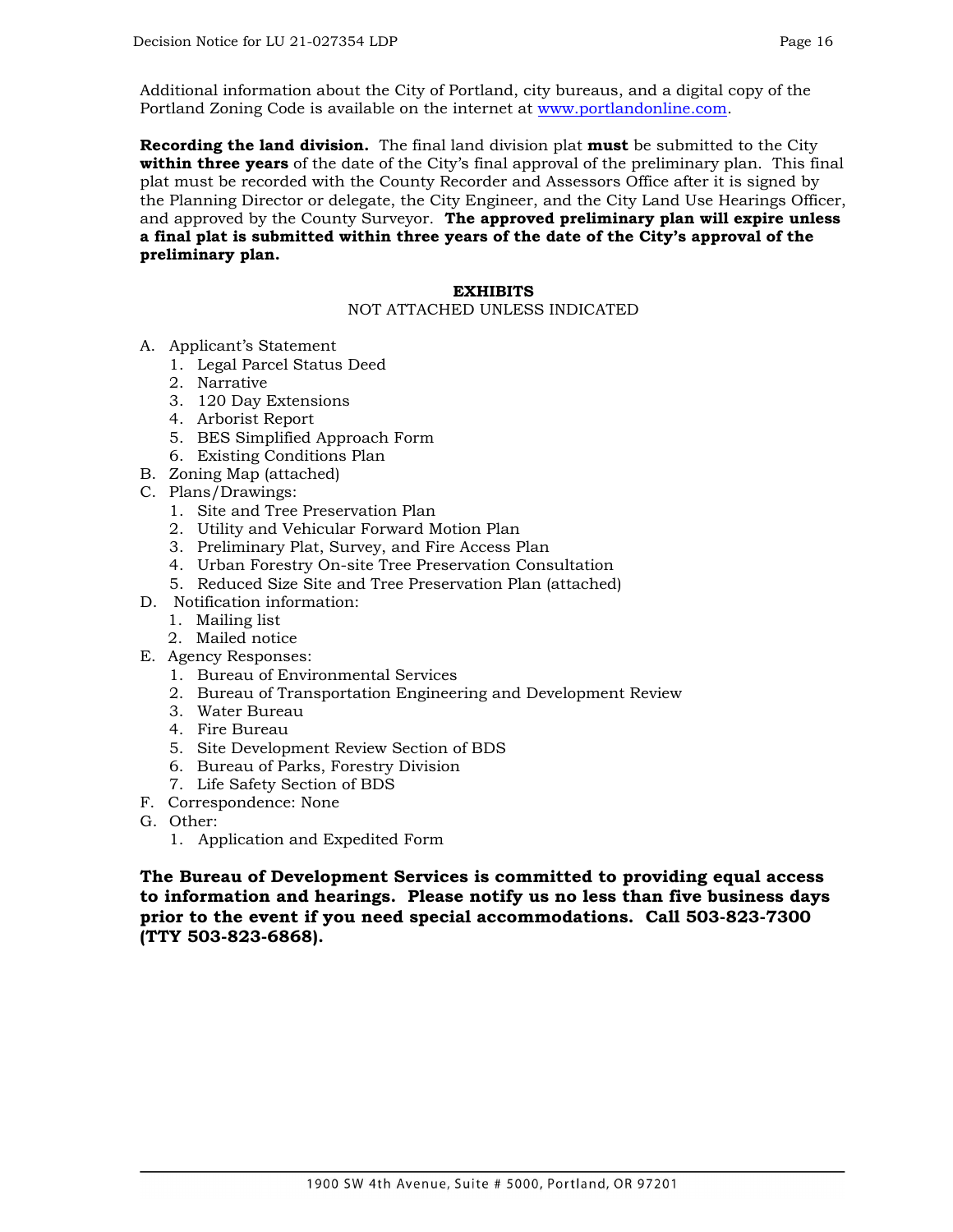



Site

| File No.         | LU 21 - 027354 LDP  |
|------------------|---------------------|
| 1/4 Section 2535 |                     |
| Scale            | 1 inch = $200$ feet |
| State ID         | 1N2E19BB 13700      |
| Exhibit          | Mar 19, 2021        |
|                  |                     |